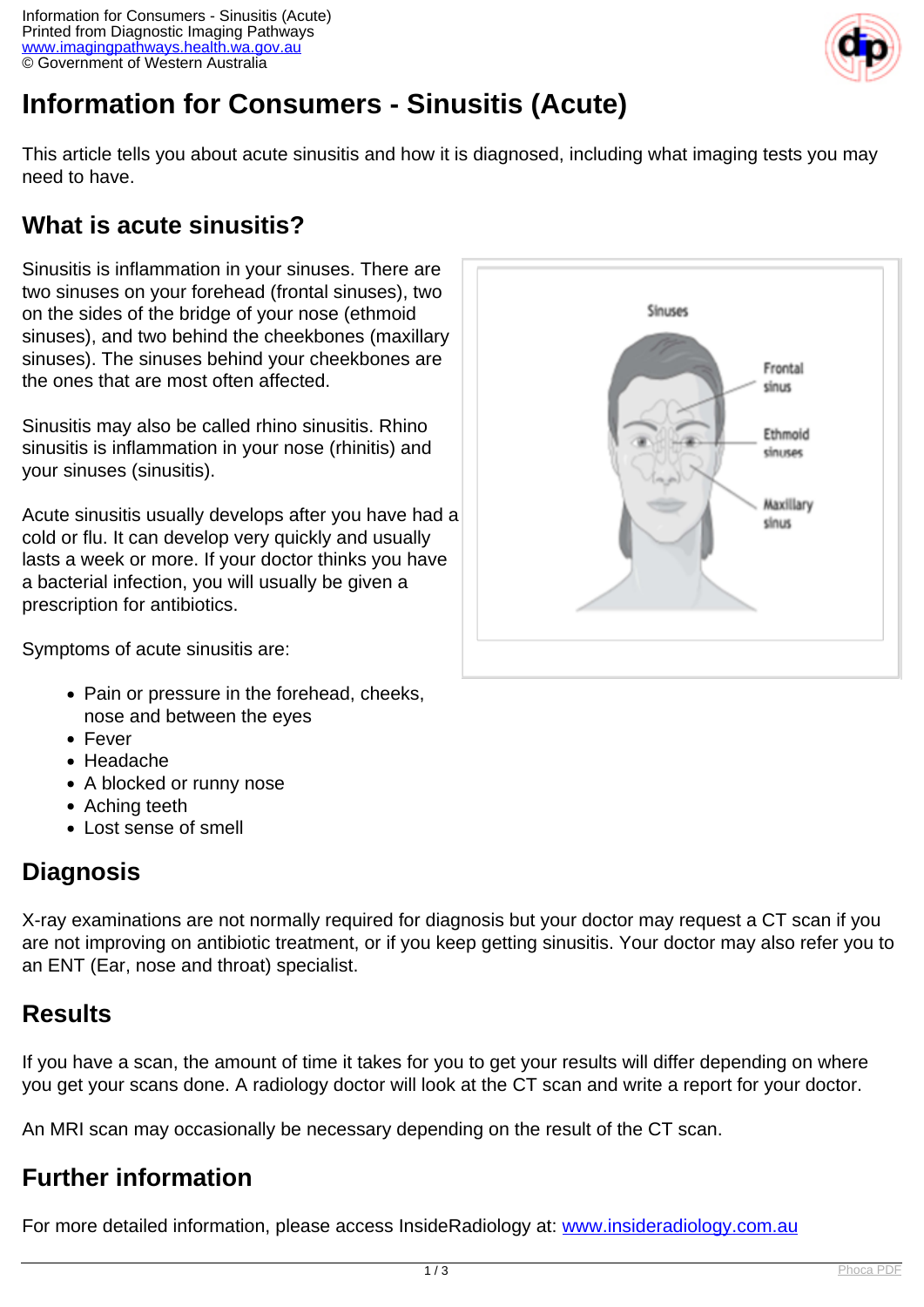

This is a resource produced especially for consumers by the Royal Australian and New Zealand College of Radiologists: [www.ranzcr.edu.au](http://www.ranzcr.edu.au/)

A guide to gathering information that you may need for making informed decisions is published by the Consumers' Health Council of Australia at: <https://chf.org.au>

If you would like to look at other relevant articles, please access the following:

- [CT scan](index.php/consumer-info/imaging-procedures/ct-scan)
- [Radiation risks of x-rays and scans](index.php/consumer-info/general-information-about-diagnostic-imaging/radiation-risks-of-x-rays-and-scans)

Or access the Diagnostic Imaging Pathways website at: [www.imagingpathways.health.wa.gov.au/index.php/consumer-info](index.php/consumer-info)

Or if you have questions or require any further information please contact your doctor or speak to the staff where you are going to have your procedure.

## **References**

Acute Sinusitis: [www.patient.co.uk](http://www.patient.co.uk/)

## **Consumer participation**

This information has been reviewed by representatives from the following groups:

- Aboriginal people
- People with disabilities
- Seniors
- CALD (Culturally and Linguistically Diverse)
- The Health Consumers' Council

#### **Feedback**

All feedback, comments and suggestions regarding consumer information at Diagnostic Imaging Pathways are welcome. Please direct them to the following email address: [dipfeeback@health.wa.gov.au](mailto:dipfeeback@health.wa.gov.au)

#### **Disclaimer**

This article is intended as general information only. The Department of Health cannot accept any legal liability arising from its use. The information is kept as up-to-date and accurate as possible, but please be warned that it is always subject to change.

# **Copyright**

© Copyright 2017, Department of Health Western Australia. All Rights Reserved. This article and its content has been prepared by The Department of Health, Western Australia and is protected by copyright.

#### **Date reviewed: July 2017**